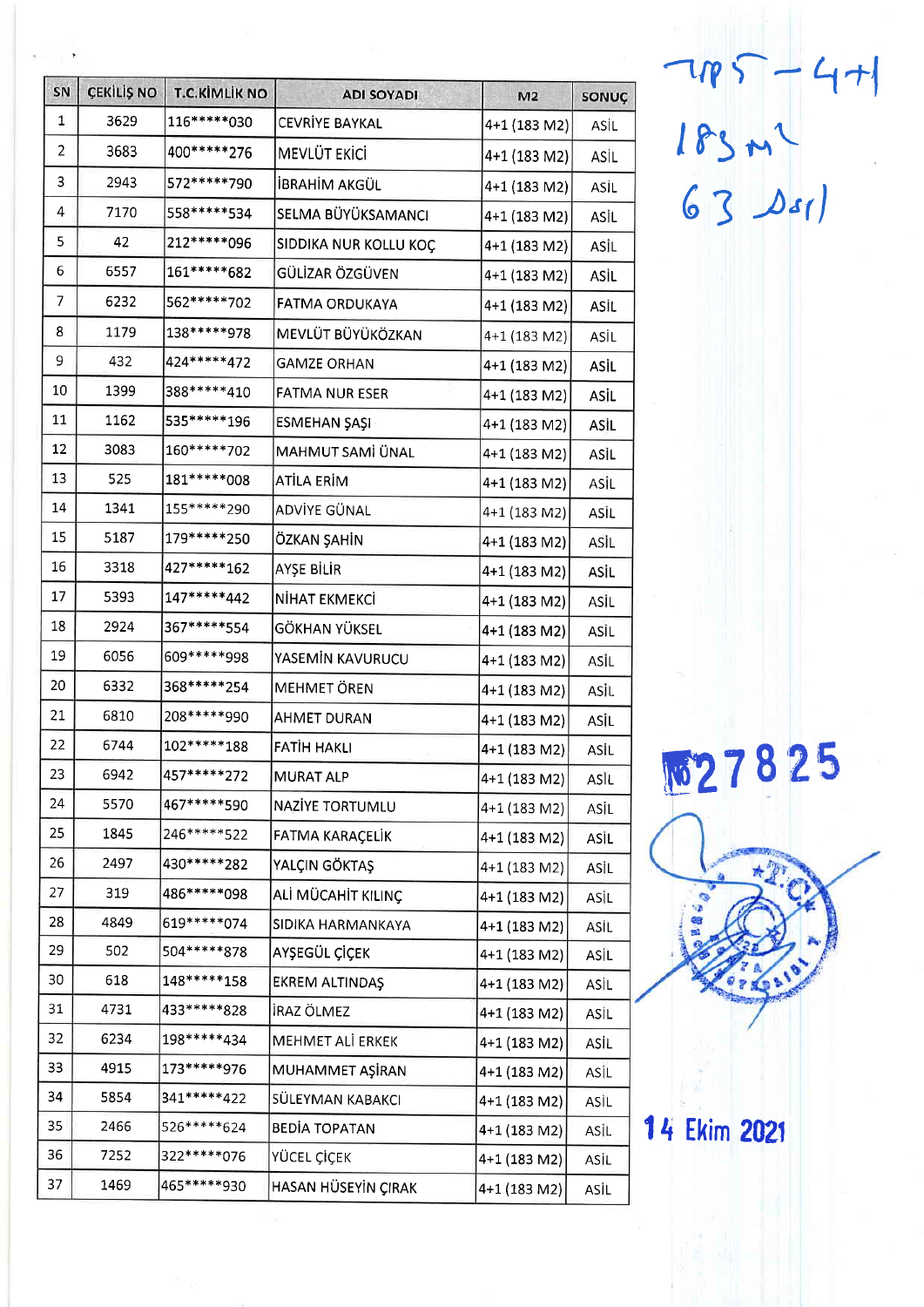| 38 | 3377 | 498 ***** 220   | HASAN YILMAZ           | 4+1 (183 M2) | ASİL |
|----|------|-----------------|------------------------|--------------|------|
| 39 | 3215 | 608*****954     | ALİ ÜLKER              | 4+1 (183 M2) | ASİL |
| 40 | 6902 | 194*****662     | HARUN YİĞİT            | 4+1 (183 M2) | ASİL |
| 41 | 6999 | 478******086    | VEYSEL HATIRA AKTAŞ    | 4+1 (183 M2) | ASÍL |
| 42 | 1911 | 107*****960     | <b>MUSTAFA ERBEN</b>   | 4+1 (183 M2) | ASİL |
| 43 | 5412 | 500 ***** 954   | <b>İBRAHİM ŞENOZAN</b> | 4+1 (183 M2) | ASİL |
| 44 | 5252 | 376*****872     | TANER GÜZEL            | 4+1 (183 M2) | ASİL |
| 45 | 5865 | 208******130    | FEYZANUR ÇİL           | 4+1 (183 M2) | ASİL |
| 46 | 4858 | 609 ***** * 716 | MURAT AYVERDİ          | 4+1 (183 M2) | ASİL |
| 47 | 5170 | 299*****480     | SERKAN ÇALIŞKAN        | 4+1 (183 M2) | ASİL |
| 48 | 4438 | 628*****648     | CUMALI IRIŞ            | 4+1 (183 M2) | ASİL |
| 49 | 4461 | 502*****324     | SIDDIKA BAKKAL         | 4+1 (183 M2) | ASİL |
| 50 | 4772 | 312*****782     | MEHMET YILMAZ İŞLER    | 4+1 (183 M2) | ASİL |
| 51 | 7064 | 167******288    | SEYİT SEZER            | 4+1 (183 M2) | ASIL |
| 52 | 5928 | 333*****978     | AYŞE KARA              | 4+1 (183 M2) | ASİL |
| 53 | 5202 | 604 ***** 630   | <b>TANER SERTER</b>    | 4+1 (183 M2) | ASİL |
| 54 | 5656 | 112*****956     | ZEYNEP ÖZER            | 4+1 (183 M2) | ASIL |
| 55 | 750  | 425 ***** * 008 | ÖZLEM ÖZ               | 4+1 (183 M2) | ASİL |
| 56 | 2872 | 465*****658     | <b>ALİ BALCI</b>       | 4+1 (183 M2) | ASİL |
| 57 | 5713 | 429 ***** 392   | HAMMANE YUVAKAYA       | 4+1 (183 M2) | ASİL |
| 58 | 4637 | 306*****660     | GÜLSÜN KARADAĞ         | 4+1 (183 M2) | ASİL |
| 59 | 4134 | 530*****724     | ALİ RIZA KAPCI         | 4+1 (183 M2) | ASĪL |
| 60 | 5243 | 410******186    | MUSTAFA İÇÖZ           | 4+1 (183 M2) | ASÌL |

**M27825** 

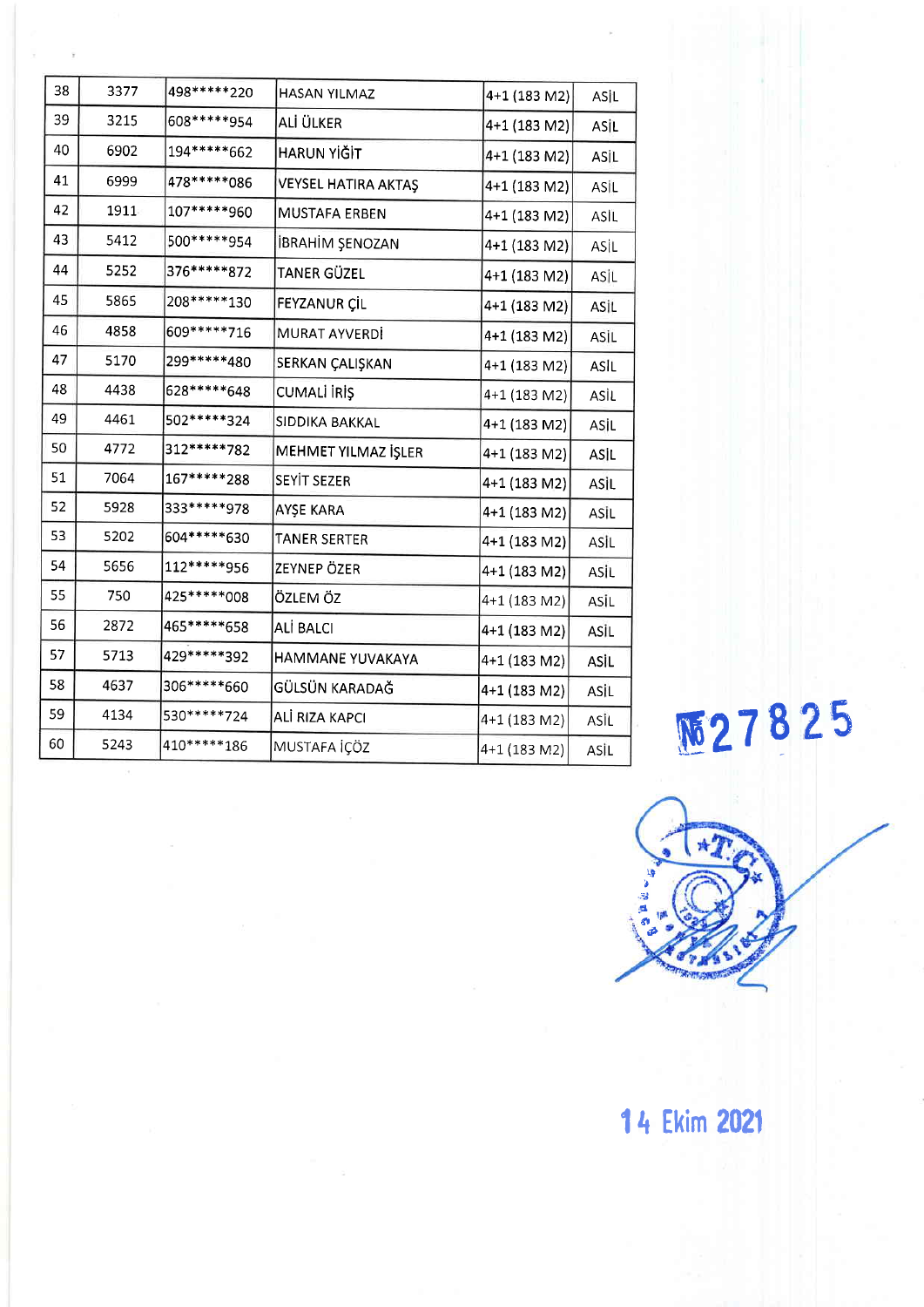| 63 | 4151 | 562*****160 | HAVVA AYYILDIZ       | $ 4+1(183 M2) $ | ASİL |
|----|------|-------------|----------------------|-----------------|------|
| 62 | 142  | 618*****548 | <b>BILKUR CITIR</b>  | $ 4+1(183 M2) $ | ASİL |
| 61 | 449  | 109*****326 | <b>FILIZ KAYACIK</b> | $ 4+1(183 M2) $ | ASİL |

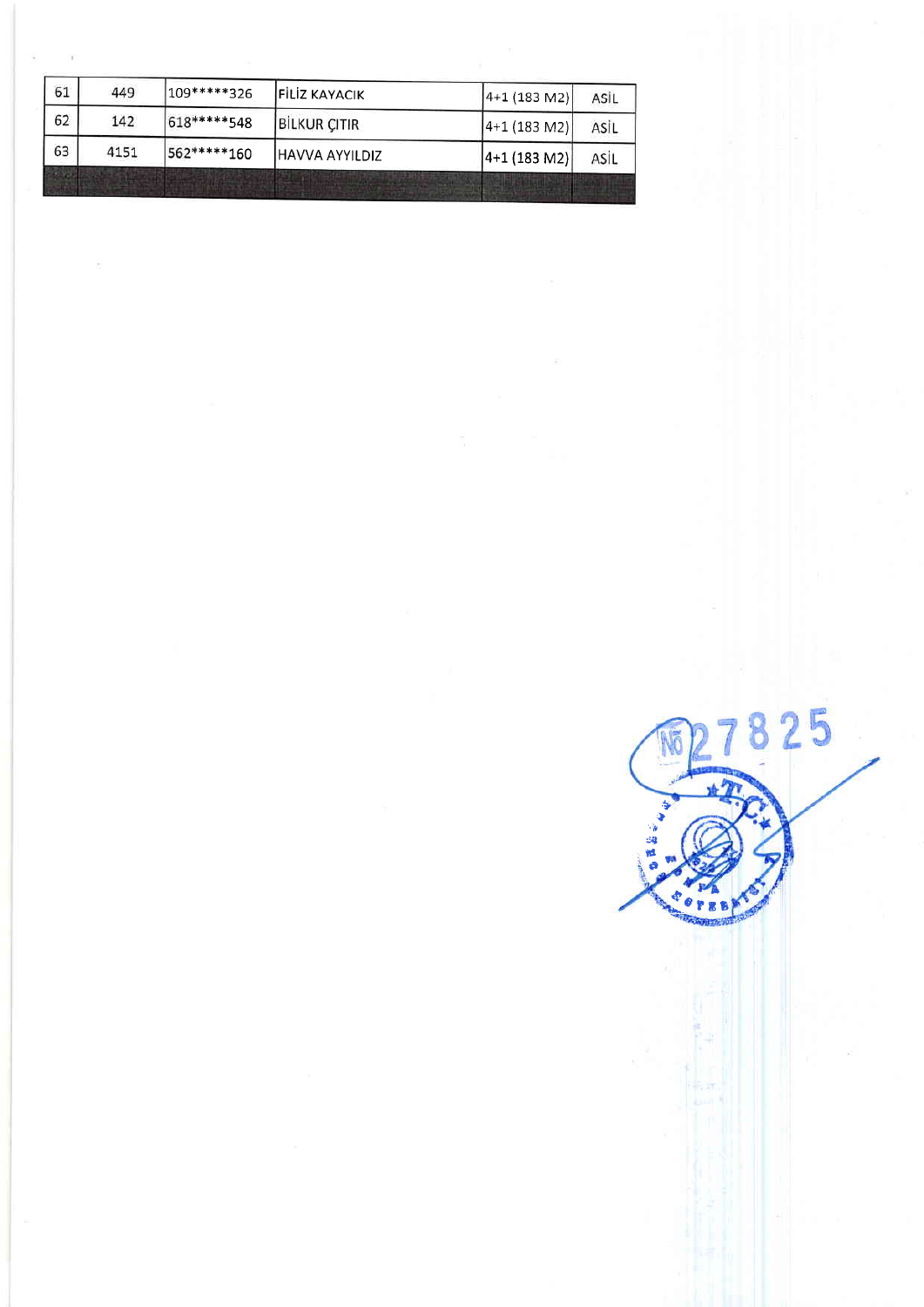| $\mathbf 1$ | 3785 | 142*****520   | AYŞE BİÇER                           | 4+1 (183 M2)   | <b>YEDEK</b> |
|-------------|------|---------------|--------------------------------------|----------------|--------------|
| 2           | 2713 | 361******512  | FATIH BILAL                          | 4+1 (183 M2)   | YEDEK        |
| 3           | 6228 | 449 ***** 276 | MEHMET SEMİZ                         | 4+1 (183 M2)   | <b>YEDEK</b> |
| 4           | 4118 | 576*****070   | <b>ENGIN ERSOY</b>                   | 4+1 (183 M2)   | <b>YEDEK</b> |
| 5           | 2249 | 500 ***** 110 | ÖZLEM KABAYEL                        | 4+1 (183 M2)   | <b>YEDEK</b> |
| 6           | 54   | 363******182  | IRAZ NUŞAN IŞIK                      | 4+1 (183 M2)   | <b>YEDEK</b> |
| 7           | 4656 | 277*****040   | HABIP PARMAKSIZ                      | 4+1 (183 M2)   | YEDEK        |
| 8           | 1777 | 108******106  | <b>HATICE EREN</b>                   | 4+1 (183 M2)   | <b>YEDEK</b> |
| 9           | 5134 | 139*****312   | ALİ ERGİN                            | 4+1 (183 M2)   | YEDEK        |
| 10          | 2652 | 420*****494   | MUSTAFA YILMAZ                       | $4+1$ (183 M2) | YEDEK        |
| 11          | 1768 | 328******146  | TEVFİK ÇAYANLI                       | 4+1 (183 M2)   | YEDEK        |
| 12          | 7122 | 405*****682   | GÖKHAN NEMUTLU                       | 4+1 (183 M2)   | YEDEK        |
| 13          | 2716 | 380******142  | BERRIN TANOĞLU                       | 4+1 (183 M2)   | YEDEK        |
| 14          | 1719 | 389*****914   | ŞAKİRE ATILAN                        | 4+1 (183 M2)   | <b>YEDEK</b> |
| 15          | 128  | 618*****812   | <b>TESLİME SEMERCİ</b>               | 4+1 (183 M2)   | <b>YEDEK</b> |
| 16          | 6359 | 279*****496   | FATİH KÜÇÜK                          | 4+1 (183 M2)   | YEDEK        |
| 17          | 3338 | 180*****442   | <b>FATIH CEYLAN</b>                  | 4+1 (183 M2)   | YEDEK        |
| 18          | 5740 | 327 ***** 822 | <b>AHMET YILDIZ</b>                  | 4+1 (183 M2)   | YEDEK        |
| 19          | 1273 | 486******002  | <b>AHMET YILDIRIR</b>                | 4+1 (183 M2)   | YEDEK        |
| 20          | 2439 | 236 ***** 742 | ZÜLEYHA YETİŞ                        | 4+1 (183 M2)   | <b>YEDEK</b> |
| 21          | 2342 | 400 ***** 916 | RECEP YEŞİL                          | 4+1 (183 M2)   | YEDEK        |
| 22          | 1145 | 448 ***** 000 | MERVE AY                             | 4+1 (183 M2)   | <b>YEDEK</b> |
| 23          | 2437 | 264******500  | SULTAN BAYKAL                        | 4+1 (183 M2)   | YEDEK        |
| 24          | 5075 | 254*****484   | ALİ OSMAN YILDIZ                     | 4+1 (183 M2)   | YEDEK        |
| 25          | 1475 | 111******174  | SÜLEYMAN KOÇAŞ                       | 4+1 (183 M2)   | YEDEK        |
| 26          | 37   | 518*****722   | MUSTAFA DEMIR                        | 4+1 (183 M2)   | YEDEK        |
| 27          | 3640 | 430*****412   | ÜNAL DURMAZ                          | 4+1 (183 M2)   | YEDEK        |
| 28          | 2751 | 328*****192   | ADNAN ATEŞTÜRK                       | 4+1 (183 M2)   | YEDEK        |
| 29          | 51   | 477*****790   | ŞERİFE SAYGI                         | 4+1 (183 M2)   | YEDEK        |
| 30          | 6410 | 498*****798   | <b>MUSTAFA TOK</b>                   | 4+1 (183 M2)   | YEDEK        |
| 31          | 5979 | 389 ***** 056 | FATIH GEZER                          | 4+1 (183 M2)   | <b>YEDEK</b> |
| 32          | 114  | 486*****954   | RAMAZAN GÖZTEPE                      | 4+1 (183 M2)   | YEDEK        |
| 33          | 6715 | 442*****820   | REMZİ CENGİZ                         | 4+1 (183 M2)   | YEDEK        |
| 34          | 6928 | 550 ***** 426 | ALİ CAN                              | 4+1 (183 M2)   | YEDEK        |
| 35          | 7037 | 370*****854   | ÖZGE HARPUT                          | 4+1 (183 M2)   | YEDEK        |
| 36          | 4630 | 161******278  | MAHMUT CEMAL HİDAYETOĞLU4+1 (183 M2) |                | YEDEK        |
| 37          | 1159 | 246*****300   | MEHMET ERYILMAZ                      | 4+1 (183 M2)   | YEDEK        |
| 38          | 6745 | 611******514  | ELİF ÇELİK                           | 4+1 (183 M2)   | <b>YEDEK</b> |
|             |      |               |                                      |                |              |

785-47<br>18322<br>63 7ede

**M27825**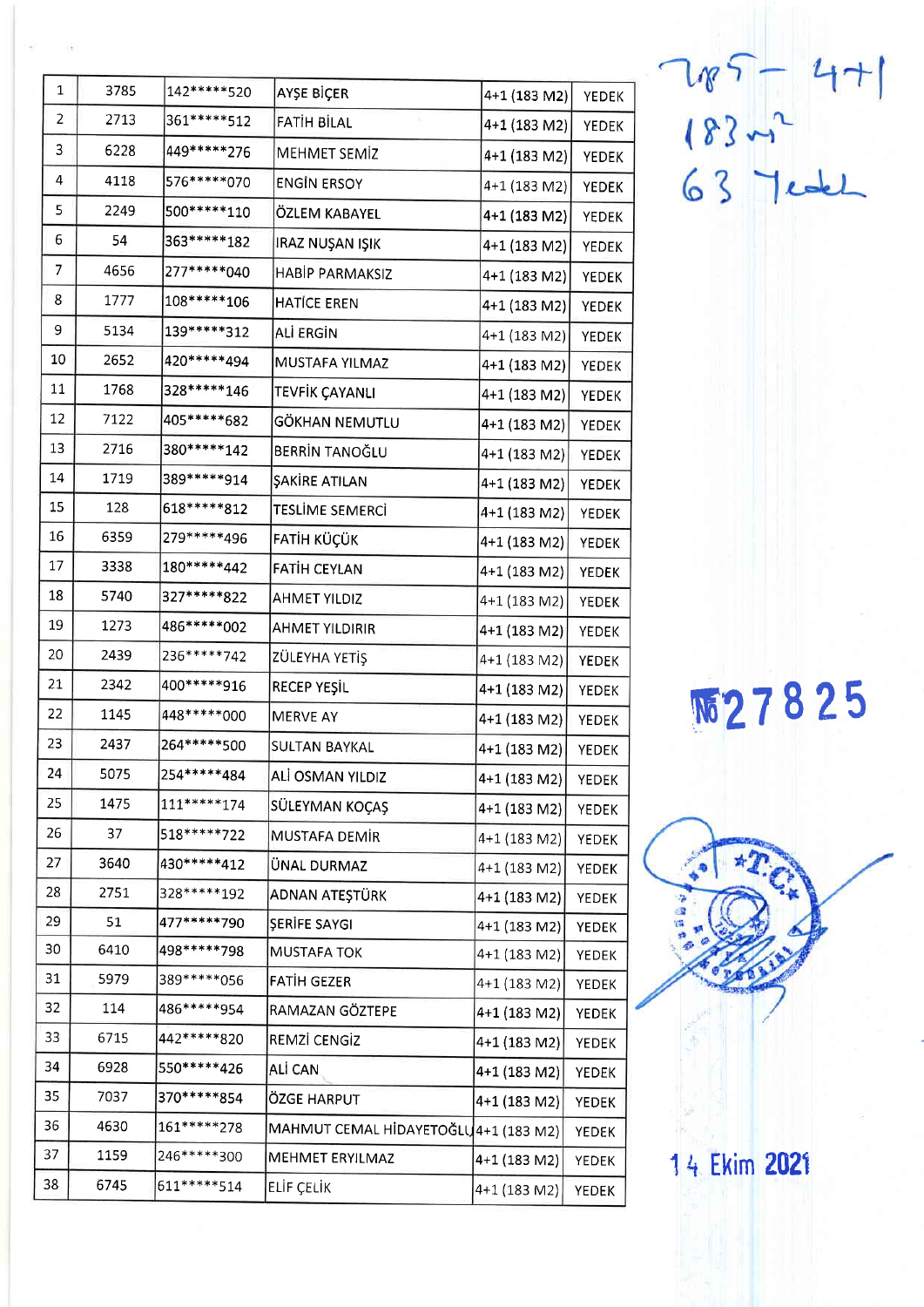| 39 | 2958 | $197****158$  | IMETEHAN CABBAR          | $ 4+1(183 M2) $ | YEDEK |
|----|------|---------------|--------------------------|-----------------|-------|
| 40 | 1383 | $ 110****610$ | <b>HATICE KARATOPRAK</b> | $ 4+1(183 M2) $ | YEDEK |
| 41 | 2260 | 1379*****738  | MÜZEYYEN ÖZDEMİR         | $ 4+1$ (183 M2) | YEDEK |

## **M27825** 14 Ekim 2021